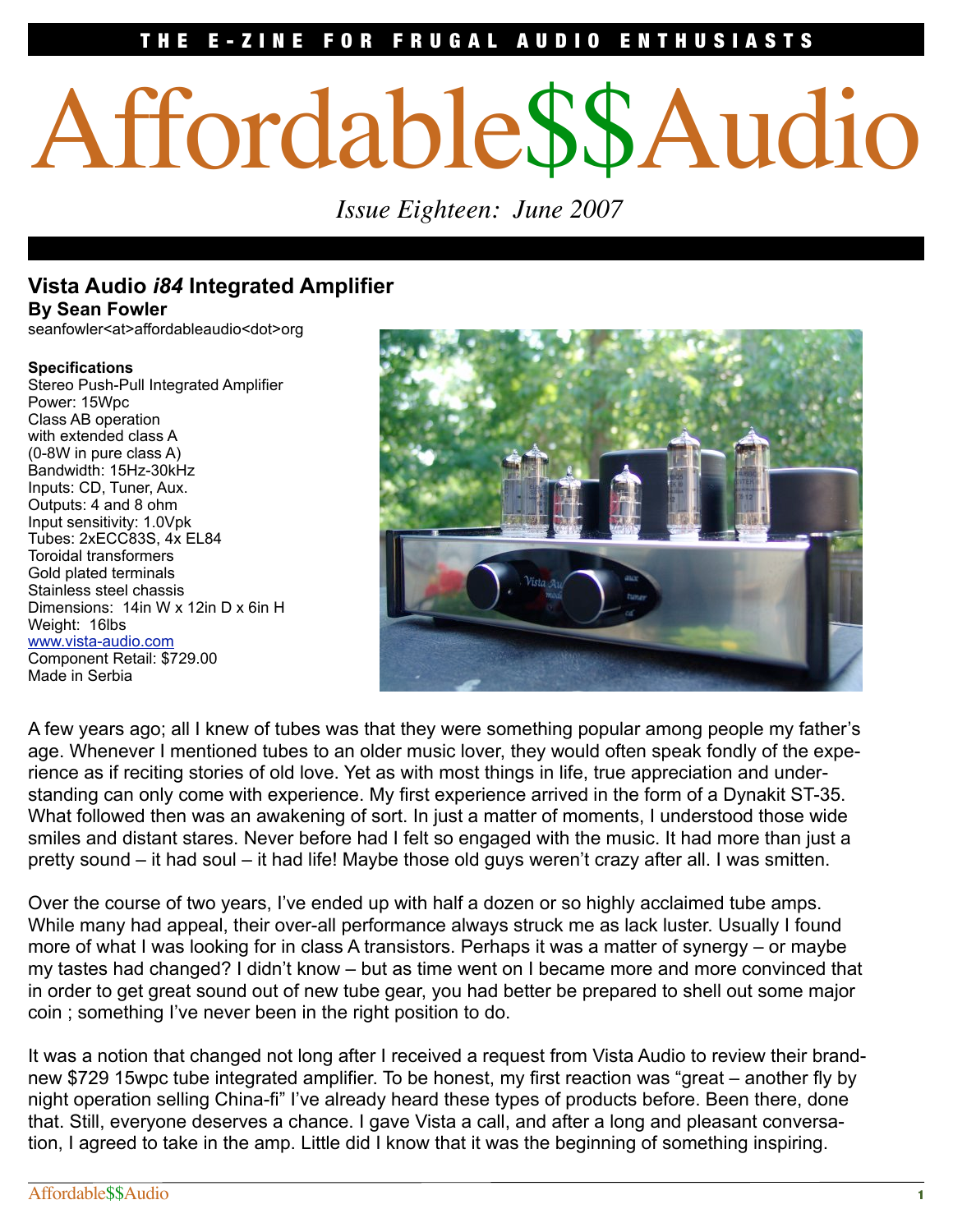

#### **From Serbia, with love**

The heart and soul of Vista Audio rests in the small Eastern European country of Serbia. While their base of operations is located in Ridgewood, NY - it is just outside of Belgrade where all their products are hand assembled by a small group of dedicated folks. One of the very first questions I asked Boris Sasic, founder and owner of Vista Audio is; "Why Serbia"? He replied;

"I am originally from Serbia and have spent some time working in the industry there, so it was very easy for me to establish a supply chain and organize manufacturing. I was able to partner with Trafomatic, a com-

pany that makes good quality custom transformers. Labor rates are higher than in the far east, but the quality of materials (most from Western Europe) and workmanship is exceptional."

By trade, Boris is an electrical engineer with over 17 years of professional experience. His day to day routine consists of designing switching power supplies, mosfets, and class D amplifiers. Like most audiophiles, he got into the hobby from a very young age. In fact, it is his older cousin who he blames not only for sparking an interest in hi-fi, but for also turning him on to low powered valves. "Once you get "taste" tube gear, it's hard to go back". I couldn't agree more!

When Boris listened to the many tube amplifiers circulating through the American market – he was struck by how expensive and under performing most were. He then established Vista Audio with the primary goal of delivering a product with true high end performance that is within comfortable reach of most consumers. His first attempt came in the form of a low powered SET amplifier kit. It was soon realized however, that the American market, consisting largely of multi-driver speakers with complex crossovers and boasting only modest efficiency – needed a bit more juice. After hitting the drawing board again, he came up with a small 15wpc vacuum tube integrated dubbed the i84 – the very first production product to bear the Vista audio name. While 15wpc hardly qualifies as being a powerhouse, in most applications, it'll do.

## **The I84 – Specs n' Stuff**

When the i84 arrived at my doorstep, I couldn't help but look down, smile and mutter; "That's it"? I knew coming into this review that the piece was going to be quite unsubstantial in size. After-all, it measured only 14"w x 12"d x 6"h and hit the scales at a respectable 17lbs. The packaging itself was well done, neatly arranged and very adequate to ensure a safe journey from point A to point B. I was also impressed with the set of white gloves that were thrown in to help keep your amplifier free of fingerprints. It's a small yet very nice touch that seems to say "we care". Pulling the i84 out of the box, I met with an attractive mirror like stainless steel chassis complimented by black side caps and aluminum casing around the transformers. The amp, while positively 'cute' in size – is a fingerprint and dust magnet, not to mention it being particularly unfriendly towards camera lenses. Ah well, at least it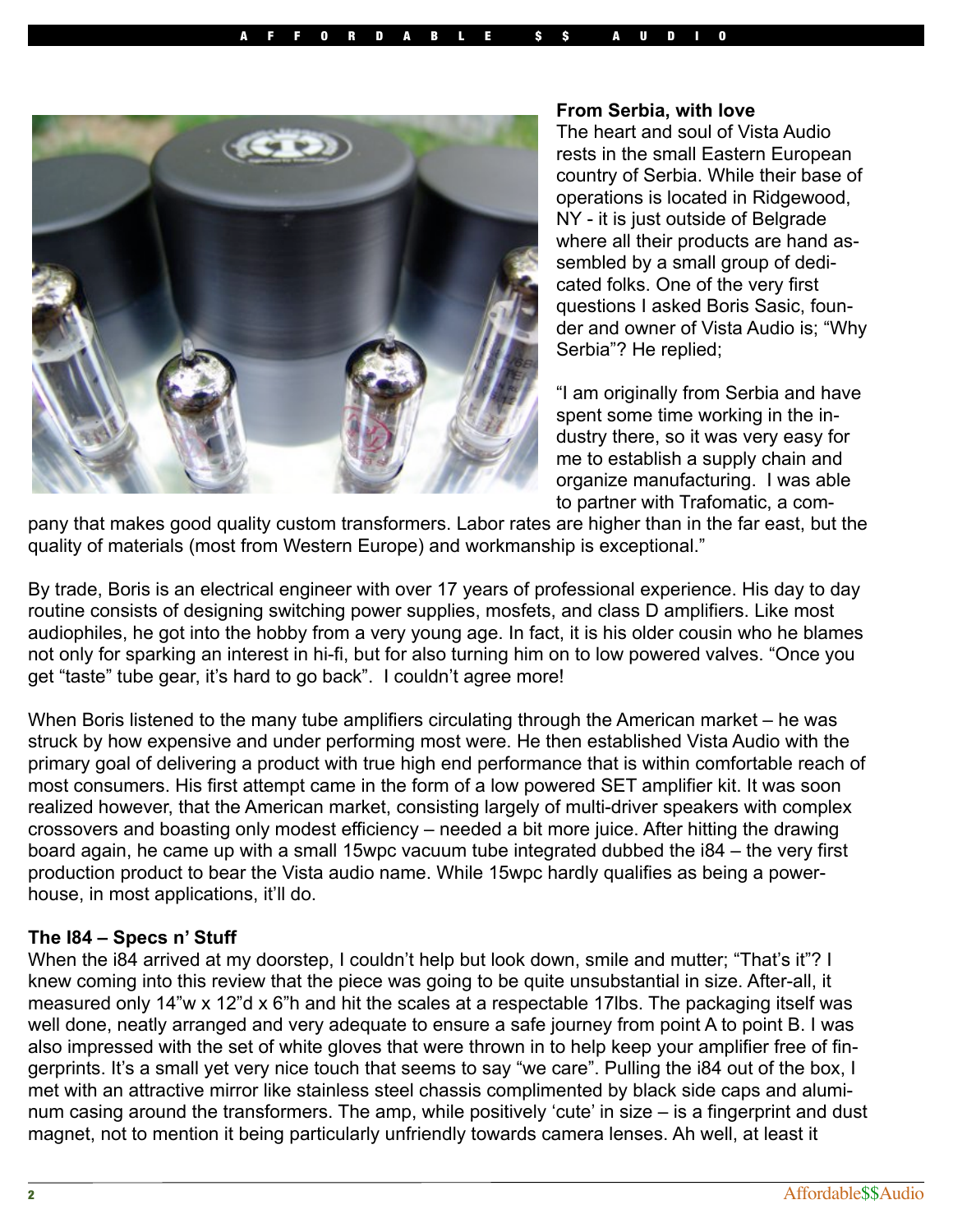## F F O R D A B L E S

wasn't as difficult to photo as the piano-gloss Sapphire XL. But back on track here – I was also very impressed with the user manual – which was very informative, organized, and easy to read. Absolutely perfect for first time tube owners!

Originally, the i84 was designed to deliver 10 watts of pure class A power. It turns out however, that the majority of Vista Audio customers are folks buying their very first tube component. Since output power was a concern, the decision was made to up the ante to 15 per channel to help push your average speaker along. So instead of pushing out 10 watts per channel in class A, the revised i84 now pushes the first 8 watts in class A operation before switching to A/ B. This allows you to enjoy that special class A sound without drastically reducing the tubes lifespan.

The i84 is a straight forward push/pull design using the popular compliment of four El84



power tubes in conjunction with two ECC83/12AX7 signal tubes. Not only do these tubes sound great together – but they are easy to find and inexpensive to replace, making it perfectly ideal for tube swapping. Designed with ease of use and low maintenance in mind, the i84 is self biasing. Forget about having to take out the voltmeter and match each pot within tight tolerances every time you want to swap output tubes – that's already taken care of. You can literally just plug and play.

While the amp is not of the non-negative feedback variety, its sensitivity is low enough to where electrical hum and noise is virtually eliminated. Over-sized torioidal transformers potted in high density epoxy enclosed deep within aluminum casing not only helps the unit sound better, it also helps remove mechanical vibrations and drastically reduce aging. Despite being a tube amp, the THD is rated in at shockingly low 0.5% with a usable frequency bandwidth that stretches from 15hz all the way to 30khz.

On the back you will find an array of three inputs complimented by very high quality binding posts with the standard 4/8 ohm taps. The i84 also uses an IEC, which enables you to experiment with aftermarket power cords. Even though the unit lacks a volume controlled output for a sub-woofer; Boris is willing to convert one of the already existing inputs if you require some extra love down low.



## **The Sound**

I used the i84 in my primary system, replacing the Red Wine Audio Signature 30 that I've recently acquired for review. Only similar in terms of size, the Signature 30 uses an entirely different topology using tripath transistors outputting 30 watts from a pure battery power. The Signature 30, already known for being a tremendous value, doubles in retail over the i84. I was afraid this was going to be a brutal affair for the little tube integrated. Surprisingly, that was not the case.

The most stand-out virtue of the i84 is how utterly quiet it is. Many tube amplifiers, both budget and cost no object pieces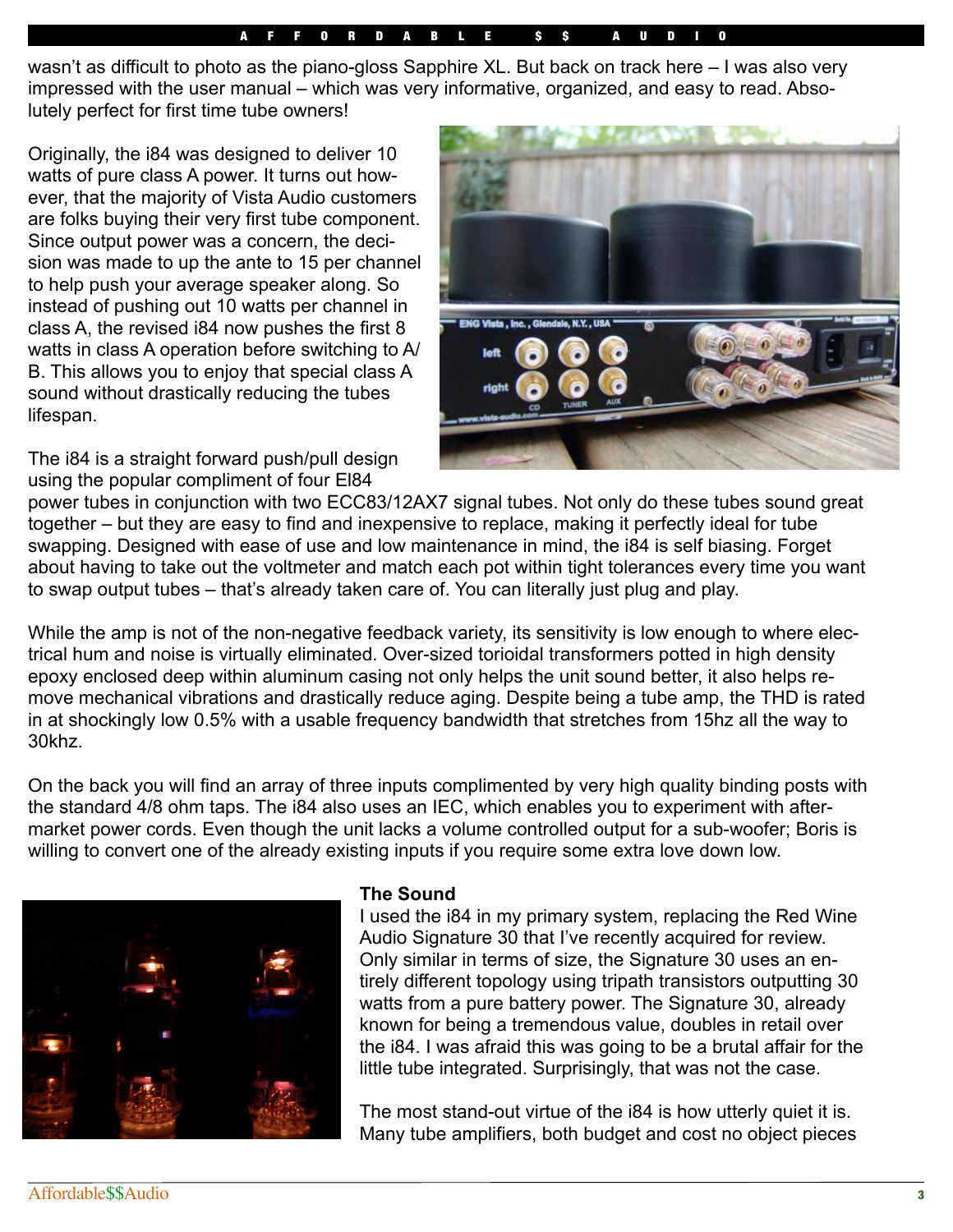## F F O R D A B L E S S S A U

suffer from audible noises that can be heard through a speakers tweeters (or high frequency panels). The i84 is the very first tube amplifier I've heard which eliminated that undesirable and often distracting crud. And when I mean silent – I mean zero feedback even with my ears up against the tweeter. In all truth, there have been only two components that managed to pull off the same stunt; the Red Wine Audio Signature 30 and the H20 Signature 150. Both of em' 'chip' amplifiers. Yet here I am getting the same attribute from a compact tube amplifier priced well beneath the 1k mark. Brilliant!

I love acoustic guitar. One of my favorite pieces of music comes from master finger stylist musician, Alex De Grassi. His unique arrangements and interpretations of music convey a natural essence flow full of articulation, precision, dynamics, with the right amount of hang that leaves me glued to my chair in complete admiration. After I worked through a few albums, I was starting to get a good feel for the little integrated. It became instantly clear that the Vista piece was able to deliver a more open and tonally fuller sound than the Red Wine Audio Signature 30 – which by direct comparison took on more of a "matter of fact" approach. The ability of the Vista to transfer the energy of vocals and acoustic instruments without undermining detail, transparency, and accuracy was exceptional – something I've never heard in any affordable tube amp. Somehow the Vista i84 was able to lock in the ability to convey every musical event I ran through at it. Percussion had adrenaline pumping intensity, the relaxing sounds of running water rendered a sense of physical space, instead of just leaving you with a blank palette for you to fill in with your imagination. Within the confines of power limitations, the i84 was able to pull off the largest set of criteria I have for any piece of hi-fi-; the ability to transfer the energy of the music and make it a something memorable, something real.

As I began going through my relatively diverse range of music, the character of the Vista Audio i84 quickly established itself as that oh so often talked about bridge between solid state and tube. As I listen, I am reminded of the phrase "jack of all trades, master of none". Here was a low powered vacuum tube integrated capable of the great speed, balance, control, and transparency of solid state with the rich, full and engaging sound of valves. I've owned a lot of pieces that supposed were able to pull off this trick, but this is the first to have actually done so to my own personal satisfaction. From hard rock to jazz - from opera to folk to electronic – I just could not find any genre of music that the i84 had problems with.



There are no cheap parlor tricks to the i84's high end. While polite, it is not purposely rolled off in effort to create a relaxing and non-offensive sound. Instead, the highs are very detailed and prominent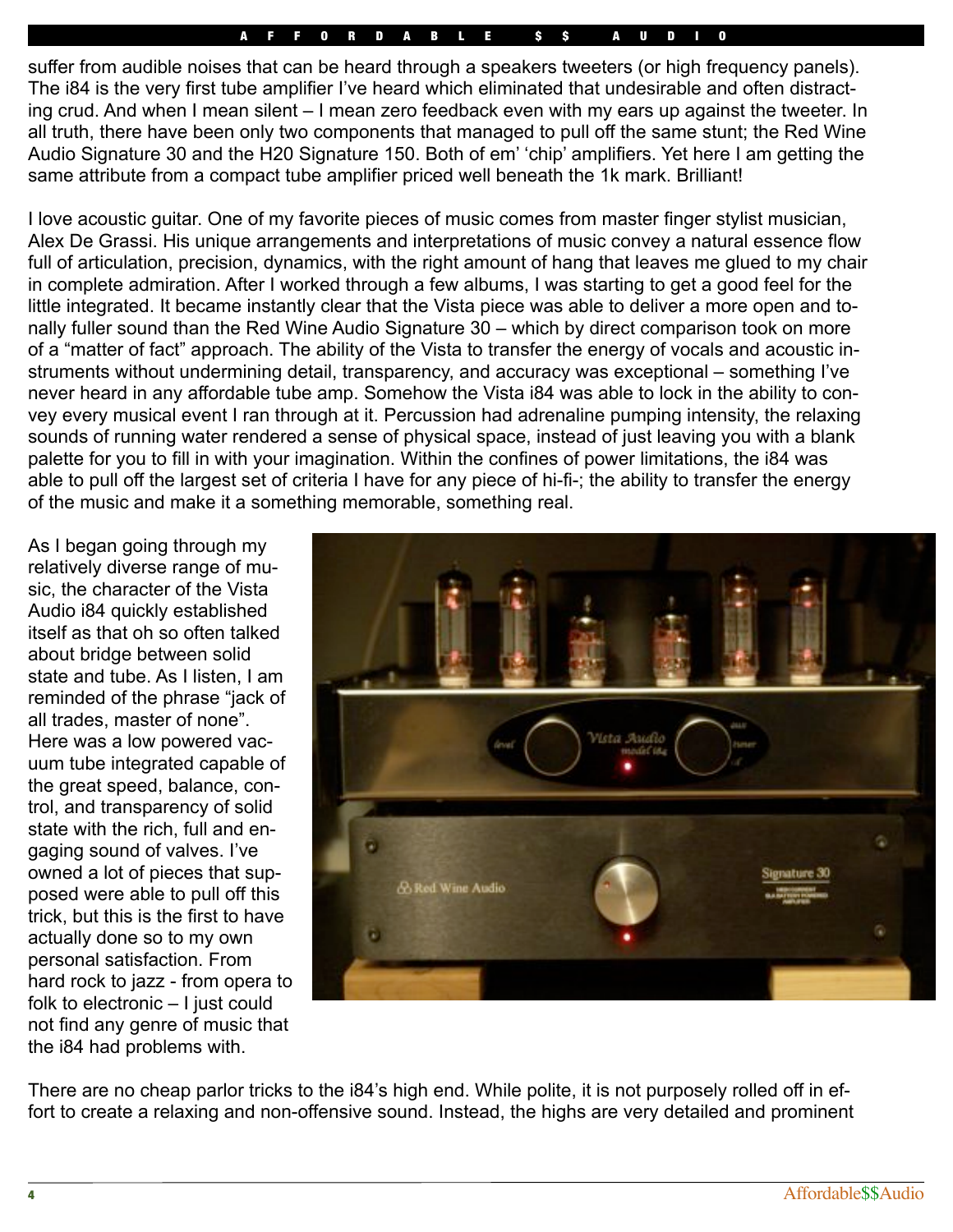#### A F F O R D A B L E S S S A U D

sporting exceptional air and ambience. It's neither laid back, nor aggressive. It's simply there, being whatever the recording happens to be.

The mid-range is classic vacuum tube. There is all the dimension and warmth you could ever need. Prior to break-in, I found the mid-range slightly over-done; bordering on distracting when taken to higher volumes. Thankfully, this issue was drastically reduced once I cooked in the amplifier for roughly 60 hours.

One of the highlights of this i84 rests within its very impressive bass performance. Usually inexpensive tube products suffer from two polar opposite problems; either you have too much bass resulting in a bloated and slow sound – or you have virtually none at all, leaving you to ponder "where's the cream filling!" The i84 falls within neither of those camps. Instead, the bass is surprisingly quick and tout – capable of hitting hard while spicing things up with top notch tone.

While I approached this review intending to evaluate the i84 based off the merits of its own design with stock tubes and power-cord; I could not help but throw a little something to the mix. Boris ended up sending me a power cable from a small up-start company in Canada called Audio limits. I plugged their \$60 Shield 3.1 cord into the system – and thus far I've had little desire to pull it out. While I encountered no earth shattering heightened levels of performance, I did notice one distinct and welcome benefit; a notable improvement to the Vista's sound-stage – one of the few areas I left just a tad more to be desired.

### **The Compromise**

For weeks now, I've made an honest effort to pick apart the i84. The few things I had down in my notes were either scratched off after break in, or snubbed off because the shortcomings were so petty for an amplifier in this price range. Ok, so its sound-stage didn't extend far beyond and behind the speakers. Although adequately wide, it could not match the huge encompassing sound-stage of the Signature 30. It also was not as transparent as the Sig30 nor was it able to retrieve micro-dynamics

as well. The upper mid-range also sounded a bit leaner than a number of class A amplifiers I've owned in the past. Yet, taking into consideration the price and topology of the i84, these are all omissible sins. Aside from lacking a remote and a pair of outputs for a sub, the only real caveat I have left to hone in on is power.

Dynamic peaks always present a challenge for low powered amplifiers, and while its 15 watts provided more than enough current for my casual listening sessions – it just wasn't enough for the times I wanted to crank up the volume. Tilting the volume towards the amps limits resulted in a very flat and indistinct sound. Going any higher would send it straight into audible clipping. Unfortunately I was never able to secure a more efficient pair of speakers, leaving me to believe there is still some hidden potential that I've yet to crack open.

![](_page_4_Picture_9.jpeg)